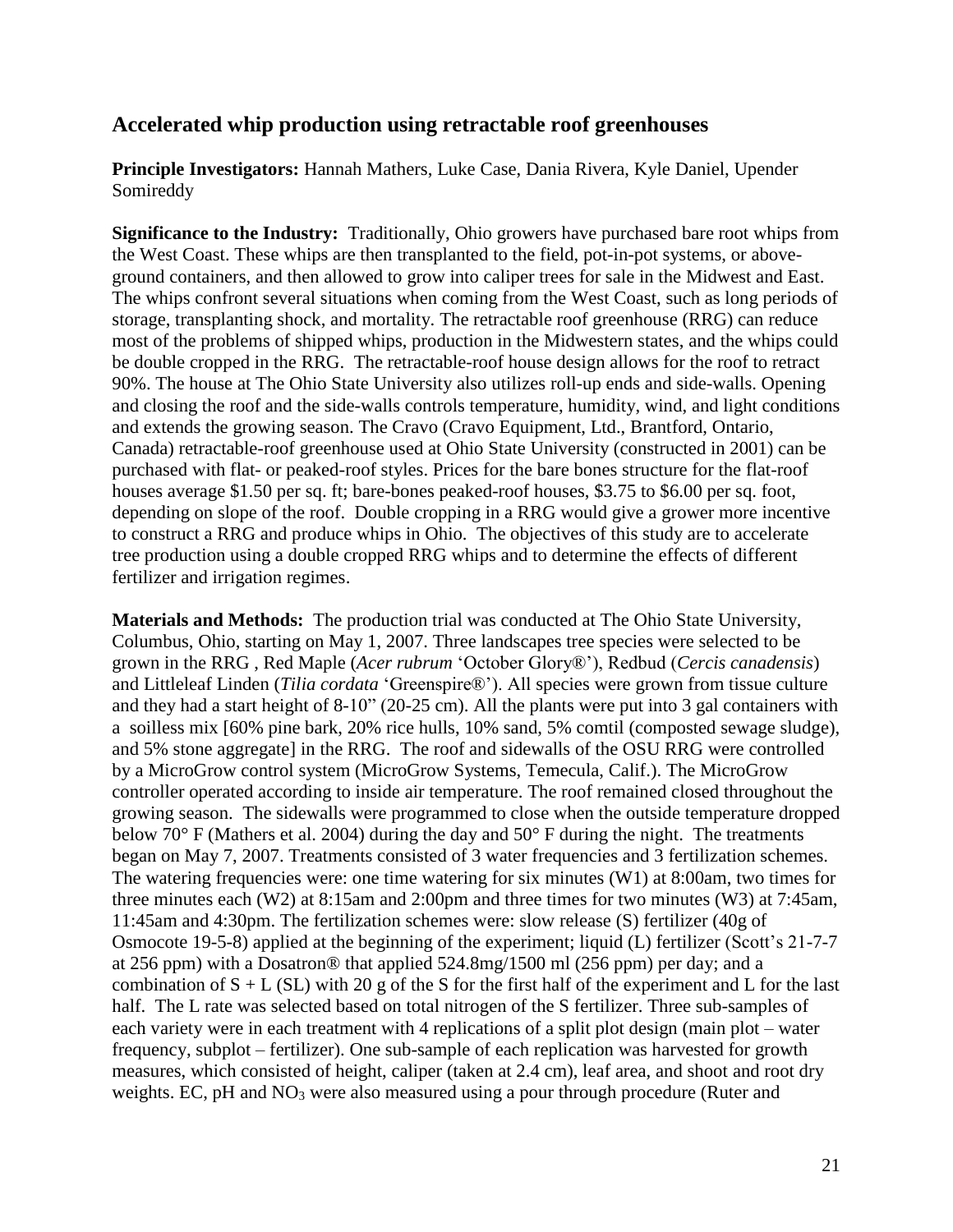Garber, 1998). The measures were analyzed in ANOVA using PROC GLM with SAS software (SAS Institute, Inc., Cary, NC). Treatments were compared using least significant differences with  $\alpha = 0.05$ .

## **Results and Discussion:**

*Water Frequencies.* The water frequencies were evaluated to determine if different irrigation times enhanced growth although the same amount of water,  $\approx 1500$  ml/day was used. There were no significance differences for all measures. The height, caliper, leaf area, dry shoot and root weights, EC, pH and NO<sub>3</sub> readings were similar between the three water frequencies when averaged over species and fertilizer (Tables 1 and 2). In this case the water frequencies did not affect growth of the trees. According to the leachate fraction (82-86%, data not shown) the amount of water applied was obviously too much for a 3 gallon pot in the RRG. This suggests that less water could be applied in the RRG with greater water efficiency. Based on leachate fractions from this study, total water applied with a 10% leachate fraction should be from 360 to 420 ml/day for a three gallon pot.

*Fertilizers*. The fertilizers were evaluated to determine if there is enhanced growth with different fertilizer schemes. There were no significant differences for height, caliper, leaf area, dry shoot and root weights between the three fertilizers schemes when averaged over species and water frequencies (Tables 1 and 2). This indicates that the type of fertilizer applied was not important. The electrical conductivity was 0.7 mS/cm for S, which was significantly lower than 2.39 mS/cm for L and 2.37 mS/cm for SL (Table 3). Ruter and Garber (1998) recommend that an EC between 0.2 and 1 mS/cm with a controlled release fertilizer for nursery crops is acceptable. They mention that a liquid feed should have an EC between 0.75 and 1.5 mS/cm. The EC found for the L and SL suggest that the amount of fertilizer was excessive. An EC more than 3.0 mS/cm could result in decreased plant quality and injury of young plants (Ruter and Garber, 1998). The pH measures were not significantly different between the fertilizers (Table 3). The S had a pH of 5.3 versus the L and SL that had a pH of 4.8 and 4.9 respectively. The pH should be in a range of 5.2-6.2 for most of the nursery plants. A different pH (lower or higher) would limit the availability of the nutrients in the soil. Similar to the EC, the  $NO<sub>3</sub>$  measures were significantly lower for S than for L and SL. According to the Florida Container BMP Guide (2006), the adequate amount of  $NO<sub>3</sub>$  using the pour through method should be between 15 to 25 ppm for a slow release and between 50 to 100 ppm for liquid fertilizers. All the measures for the  $NO<sub>3</sub>$  were higher than the adequate amounts for container plants. The Ec and  $NO<sub>3</sub>$  levels with lack of growth difference between fertilizer treatments seem to indicate fertility supplied at the lowest level, i.e. SL was not limiting but not so excessive to cause injury.

*Species*. The *Cercis canadensis* and *Tilia cordata* are considered difficult to grow trees compared to *Acer rubrum*, which is considered easy to grow (Ohio nursery growers, personal communication). In this experiment the height of the *Cercis* was significantly higher than the *Tilia* and *Acer* (Table 1). The *Acer* was, on average, the shortest tree. However, the *Acer* was almost four feet tall; the desired height of a liner tree is four to eight feet (Mathers et. al., 2004). The caliper measures were similar for *Cercis* and *Tilia* and lower for *Acer* (Table 1). Leaf areas were similar for *Tilia* and *Acer* and significantly higher for *Cercis* (Table 1). Similar growth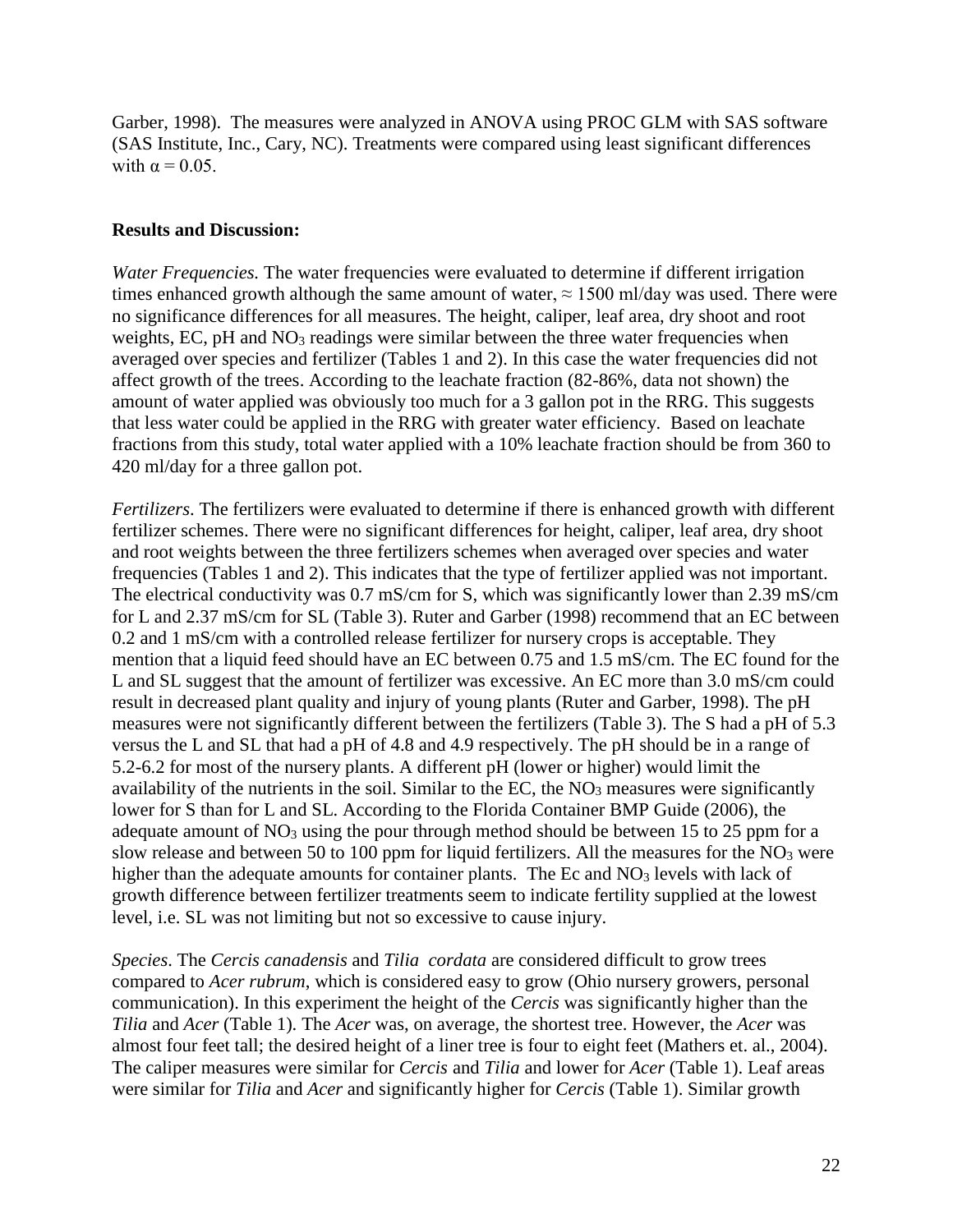patterns were found for the dry shoot and root weights, where the Cercis had the higher weight followed by *Tilia* and *Acer* (Table 2).

Comparing the growth of the trees, statistical differences within the chemical analysis, the *Acer*  had a lower pH than the pH found in *Tilia* (Table 3). According to the Ohio Department of Natural Recourses web page, the *Acer* prefers acidic soils, so the pH could not be a reason for the slow growth in this experiment. The nitrate was similar for all the species. On other hand, the *Cercis* had the statistically higher EC compared with the Tilia and Acer.

Some of the trees died during the experiment. The mortality for each was: three *Acer*, four *Tilia*  and 29 *Cercis*, of the 324 total trees. The *Cercis* could have more difficulties in the initial stage of the production, because the trees that survived had significantly higher growth compared with the other species.

## **Future studies:**

The future studies that will be conducted at The Ohio State University will involve water efficiency with an adequate leaching fraction, different fertilization applications that promote more root growth, and trials to produce double-cropped trees in the RRG.

## **Literature Cited:**

Ruter, J. M. and Garber, M.P. 1998. Measuring soluble salts and pH with the pour-through method. The Univ. of Georgia, College of Agric. & Environ. Sci Coop. Ext. Ser. Fact Sheet H-93-0105. <http://pubs.caes.uga.edu/caespubs/horticulture/solublesalts.html>

Ohio Department of Natural Resourses. Red Maple (*Acer rubrum*) [http://www.dnr.state.oh.us/forestry/trees/maple\\_red/tabid/5385/Default.aspx](http://www.dnr.state.oh.us/forestry/trees/maple_red/tabid/5385/Default.aspx)

Florida container nursery BMP guide. March 2006. University of Florida. IFAS Extension <http://hort.ufl.edu/bmp/containerBMP.pdf>

Mathers, H. M., Struve, D. Stoven, A., Hammersmith, D. and Demaline, T. 2004. Retracting statements: Tree liner production in retractable roof greenhouses (RRGs). Ornamental Plants Annual Reports and Research Reviews 2004. Special Circular 195. The Ohio State University, Extension Service.<http://ohioline.osu.edu/sc195/011.html>